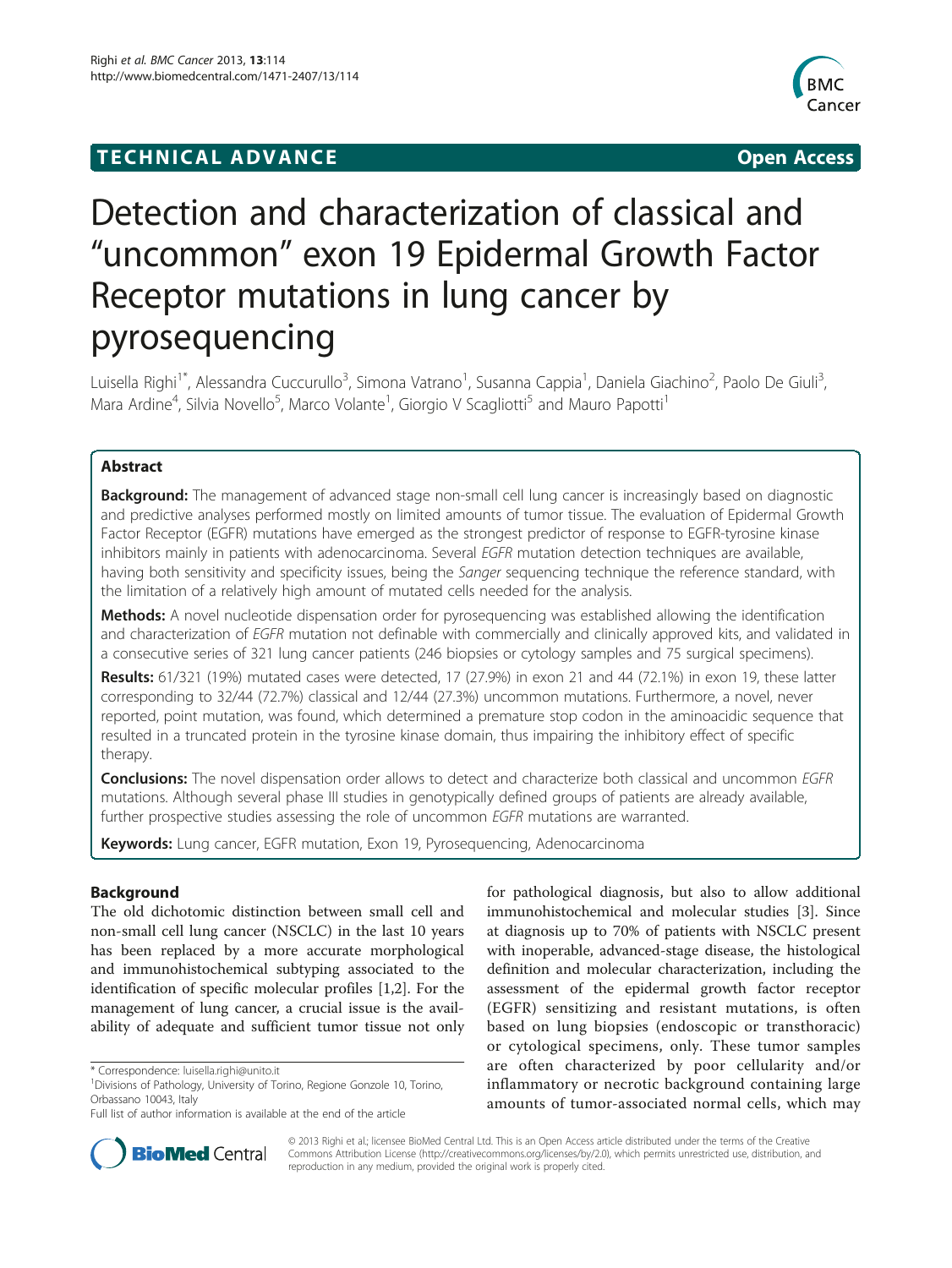potentially impair the accuracy of tumor subtyping and molecular characterization [[4\]](#page-8-0). This issue can be improved by the enrichment of tumor cells using tissue microdissection prior to mutational analysis [\[5](#page-8-0)].

The detection of activating EGFR mutations is nowadays the best predictive marker to treat NSCLC with EGFR-Tyrosine Kinase Inhibitors (TKI) [\[6\]](#page-8-0), but most trials conducted so far are based on a limited number of known EGFR mutations, including the point mutation at codon 858 of exon 21 (NM\_005228.3 p.Leu858Arg) and the numerous in-frame deletions in exon 19, which account for more than 90% of mutations [\[7](#page-8-0)]. Furthermore, a single, standardized method to perform the mutational analysis is not yet available [[8](#page-8-0)], making rigorous quality control tests mandatory for each laboratory. Numerous methodological approaches are currently available although affected by great inter- and intra-laboratory variability in terms of performance and lack of adequate quality controls. The use of commercial kits certified by the FDA and/or EMEA is therefore recommended in the clinical practice [[9](#page-8-0)]. The most commonly used mutation detection techniques (i.e. Sanger sequencing, Pyrosequencing, HRMA - High Resolution Melting Analysis and ARMS – Amplification Refractory Mutation System analysis) were established to offer sensitive molecular analysis, all including DNA extraction, PCR amplification and subsequent genetic test. Thus far, the Sanger DNA sequencing method is the reference method used for the detection and identification of EGFR mutations in tumor cells, because it provides the exact nucleotide sequence of the segment amplified, despite its sensitivity is lower than others, especially in the case of small tumor samples, since it requires at least 50% of mutated tumor cells [[10](#page-8-0)], corresponding to 20–25% of mutated DNA in an heterozygous case [[8\]](#page-8-0). More recently, several assays have been developed to improve mutation detection in terms of sensitivity (to better perform molecular analyses even in very small specimens) and also of specificity (to recognize and characterize multiple mutations at the same time). Indeed recently, beyond the classical therapy-responsive mutations, some "uncommon" mutations were described whose clinical significance is still poorly understood [\[11\]](#page-8-0).

Pyrosequencing is a DNA sequencing technology "by synthesis" with luminometric detection. Due to its modalities of analysis and nucleotide dispensation [[12](#page-8-0)], any change from normal in the target sequence is detected as a pyrogram alteration, but not characterized unless corresponding to an expected genetic alteration [\[13](#page-8-0)]. Furthermore, the commercially available pyrosequencing kit properly identifies commonest EGFR point mutations (i.e. exons 18 NM\_005228.3 p.Gly719Ser, p.Gly719Cys, p.Gly719Ala, p.Gly719Asp and exon 21 NM\_005228.3 p.Leu858Arg, p.Leu861Gln), but is certified to detect just a positive mutational status in the presence of the two most frequent (classical) deletions in exon 19 (NM\_005228.3 c.2235\_2249del15 and c.2236\_2250del15 p.Glu746\_Ala750del). On the contrary, all the other uncommon exon 19 mutations are detected as an altered signal, although not further identifiable.

The aim of the present study was to improve the performance of pyrosequencing assay for EGFR mutation detection by setting up a novel dispensation order (NDO) capable not only to detect but also to characterize the type of mutations of exon 19 associated to the responsiveness to TKI therapy [[14](#page-8-0)], and to validate its efficacy in the clinical setting in a consecutive prospectively collected series of lung cancer specimens.

# Methods

# Cell lines and plasmids

The human lung cancer HCC827 and H522 cell lines were obtained from the American Type Culture Collection and were cultured in RPMI 1640 supplemented with 10% fetal bovine serum at  $37^{\circ}$ C in air containing 5% CO<sub>2</sub>. The HCC827 cell line harboured in homozygosis one of the two classical EGFR deletions in the tyrosine kinase (TK) domain (NM\_005228.3 p.Glu746\_Ala750del, c.2236\_2250del15), while the control H522 cell line was wild type (wt) for exon 19 mutations. DNA from H522 was used to dilute the mutated HCC827 DNA cell line at 50% and 25% of mutated allele in order to test the NDO accuracy to detect the presence of the classical EGFR deletions.

Furthermore, to test the sensitivity of NDO detection (set as the minimum percentage of mutation detection), the DNA plasmid pUC57 (Eurogentec, Belgium, kindly purchased by Diatech Company - Jesi, Italy), containing an insertion of 400 bp harbouring three different in-frame deletions of exon 19 EGFR in homozygosis (the other classical NM\_005228.3 p.Glu746\_Ala750del, c.2236\_2250del15 (M1882), and the uncommon c.2240\_2257del18 (M1883) in-frame deletion and c.2239\_2248delinsC (M1884) complex mutation) was mixed with the wt plasmid M1880 at serial descending dilutions, obtaining 50%, 25%, 12.5% and 6.25% of exon 19 mutated DNA.

# Tissue samples

From January 2010 to December 2011, 334 consecutive NSCLC samples (including 75 surgical resections, 139 transthoracic or endoscopic biopsies and 96 cytological specimens) were considered for *EGFR* (GenBank NM\_005228.3) exons 18, 19, 21 mutational analysis in the Pathology Division of the University of Turin at San Luigi Hospital, and subsequently prospectively collected for NDO pyrosequencing analysis. A pathologist (LR) evaluated the adequacy of all cases selecting the tissue specimens having the highest tumor cell content. Adequacy was set at a minimum of 200 tumor cells and a percentage of tumor cells in the DNA sample of at least 30%. Such adequacy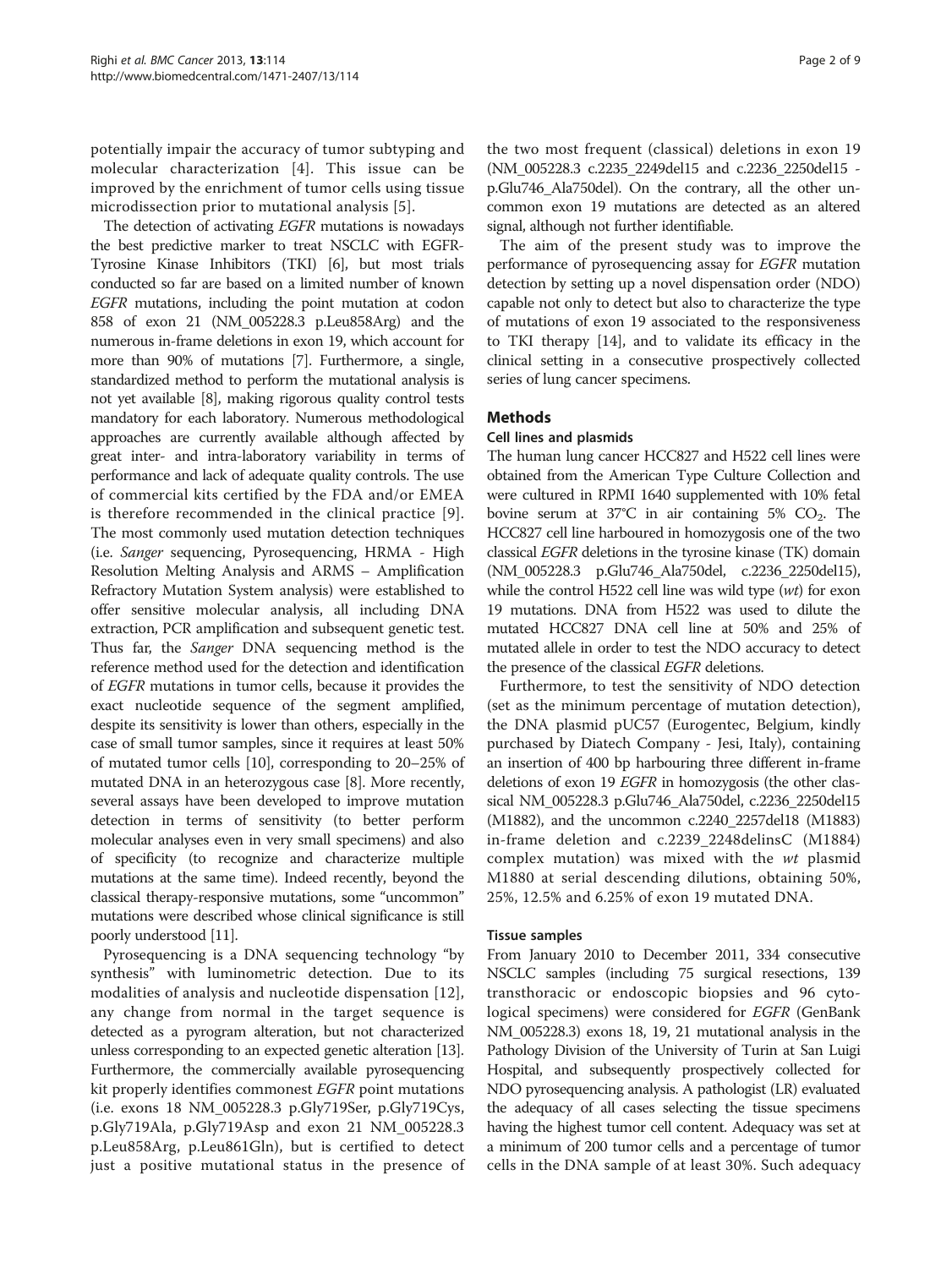assessment is in line to current national and international recommendations/guidelines [[9,15](#page-8-0)]. Enrichment of tumor cells was obtained by manual microdissection under light microscopy from one to ten sections for each case. Briefly, 5 μm thick sections of tumor samples were collected on glass slides and processed with a fast haematoxylin-eosin staining. Tumoral cells were scraped with a 1 mm-gauge needle in 70% ethanol and collected in vials. After centrifugation at 14000 rpm for 20 minutes, the microdissected pellet obtained for each sample was dehydrated with absolute ethanol, followed by another centrifugation at 14000 rpm for 20 minutes. The dried pellets were processed for DNA extraction.

All histological material was de-identified and cases were anonymized by a pathology staff member not involved in the study. Clinical data were compared and analysed through coded data, only. The study was approved by the institutional review board of San Luigi Hospital, Turin, Italy.

# DNA extraction and PCR amplification

Genomic DNA from formalin-fixed paraffin-embedded (FFPE) cell lines and tissues was extracted and purified using QIAmp DNA FFPE Tissue kit (Qiagen, Hilden, Germany) specific for purification from FFPE samples, according to the manufacturer's instructions. The amount of DNA obtained was quantified by spectrophotometry (Eppendorf, Hamburg, Germany). Genomic DNA from cell lines, tissues and plasmid was amplified by real-time end-point PCR using EGFR TKI response (sensitivity) kit (CE-IVD, Diatech, Jesi, Italy) according to the manufacturer's instructions, using Rotor-Gene Q (Qiagen, Hilden, Germany). After amplification, the presence of PCR products was detected by melting-analysis with a denaturation step from 65°C up to 95°C. The specific melting temperatures of exon 18, 19 and 21 amplicons were 84.5°C, 81.3°C and 83°C, respectively. Wild type and no template samples were added in each assay as positive and negative controls.

# Mutational analysis by pyrosequencing and novel nucleotide dispensation order

The mutational analysis was performed by pyrosequencing with PyroMark Q96MA apparatus (Biotage, Uppsala, Sweden) using EGFR TKI response (sensitivity) kit. PCR and mutational analysis were conducted in duplicate for each sample, as requested by the guidelines. Only the genomic regions frequently harbouring mutations relevant for TKI therapy [\[14](#page-8-0)] were analyzed (i.e. for ex 18: codons from 2149 to 2157; for ex 21: codons from 2572 to 2585; for ex 19: codons from 2234 to 2250). The pyrograms obtained were analysed following the manufacturer's instructions.

To better characterize both common and uncommon mutations affecting EGFR exon 19 in the studied genomic region, PCR primers generating an amplimer of 113 bp (sense- 5'-TCCCAGAAGGTGAGAAAGTTAAA-3' and antisense BIO-5'-CCACACAGCAAAGCAGAAAC-3') and a sequencing primer (5'-TTCCCGTCGCTATCA-3') were designed using the PSQ Assay Design software (Biotage) and a novel NDO (5'-TACGCAGTCATGAGAGTCGAGC AGTCTCG-3') for pyrosequencing was developed analyzing the codons from 2234 to 2259. The NDO consisted in a sequence of 29 dispensed nucleotides, longer than commercial kit dispensation order, in which additional bases are introduced in strategic positions, according to possible expected mutated sequences (Figure [1A](#page-3-0)). The obtained pyrograms allowed to characterize the sequences different from *wt* resulting from either classical or uncommon mutations (Figure [1B](#page-3-0), C, D).

#### Mutational analysis by ARMS

To validate the results obtained by pyrosequancing, as indicated by guidelines [\[9\]](#page-8-0), all tumor samples were also tested for the presence of the two most frequent EGFR exon 19 deletions (NM\_005228.3 c.2235\_2249del15 and c.2236\_2250del15, p.Glu746\_Ala750del) by ARMS using the following primers: sense 5'-TGCATCGCTGGTAACAT-3' and antisense 5'-CGGAGATGTTTTGATAGCG-3' [\[16\]](#page-8-0). Briefly 25 μl of PCR reaction mix contained 2X Master mix (Promega, Madison - USA), 20X EVA Green dye (Biotium, Hayward, CA - USA), 0.6 μM of each primer and 50 ng DNA template. PCR conditions on Rotor-Gene Q (Qiagen Hilden, Germany) were as follows: 95°C for 5 minutes, then 40 cycles of 95°C for 30 seconds, 56.6°C for 30 seconds and 72°C for 30 seconds, followed by a melting profile with a ramping range of 65° to 95°C and rising steps of 1 degree. Positive and no template controls were added to each tests.

#### Sanger sequencing analysis

In selected tissue cases, EGFR exon 19 uncommon mutation were also confirmed by di-deoxy Sanger direct sequencing analysis, supported by Eurofins MWG Operon service, (Ebersberg, Germany), after DNA amplification. Briefly, the target region was amplified with sense 5'-ACAATTGCCA GTTAACGTCTTCCT-3' and antisense 5'-ATGAGAAAA GGTGGGCCTGA-3' primers under the following conditions: 95°C for 5 minutes, then 40 cycles of 95°C for 30 seconds, 55°C for 40 seconds and 72°C for 40 seconds, followed by 72°C for 4 minutes. Then, the PCR products were resolved by 2% agarose gel electrophoresis to confirm successful amplification and purified using MicroSpin<sup>'</sup> S-400 HR Columns kit (GE Healthcare, Buckinghamshire, UK), according to the manufacturer's instructions.

#### Statistical analysis

Distribution of EGFR mutations as compared to patients' variables were analyzed with One-way ANOVA test and Fisher's test using GraphPad Prism software, version 5.0. The level of significance was set at  $p < 0.05$ .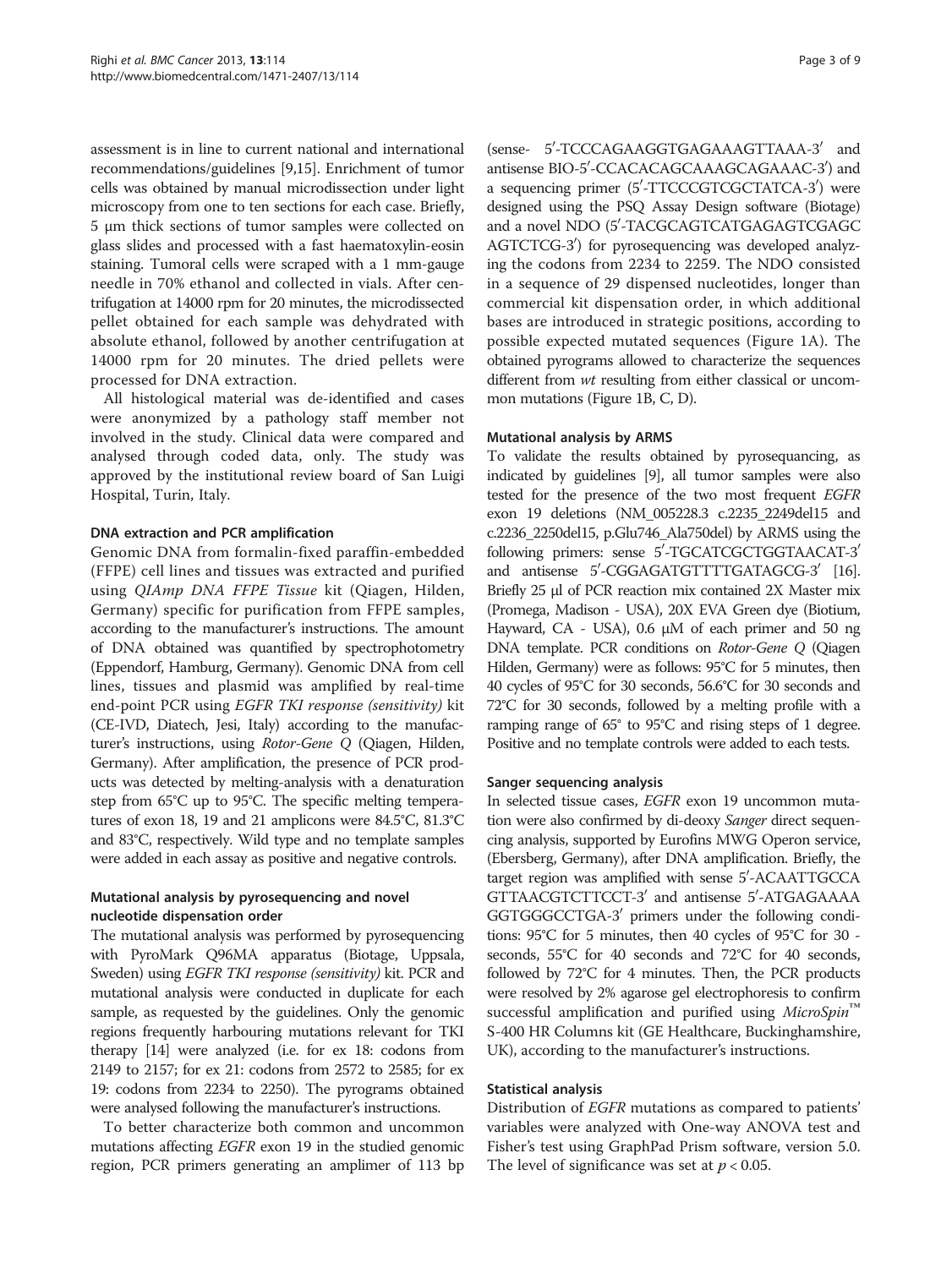<span id="page-3-0"></span>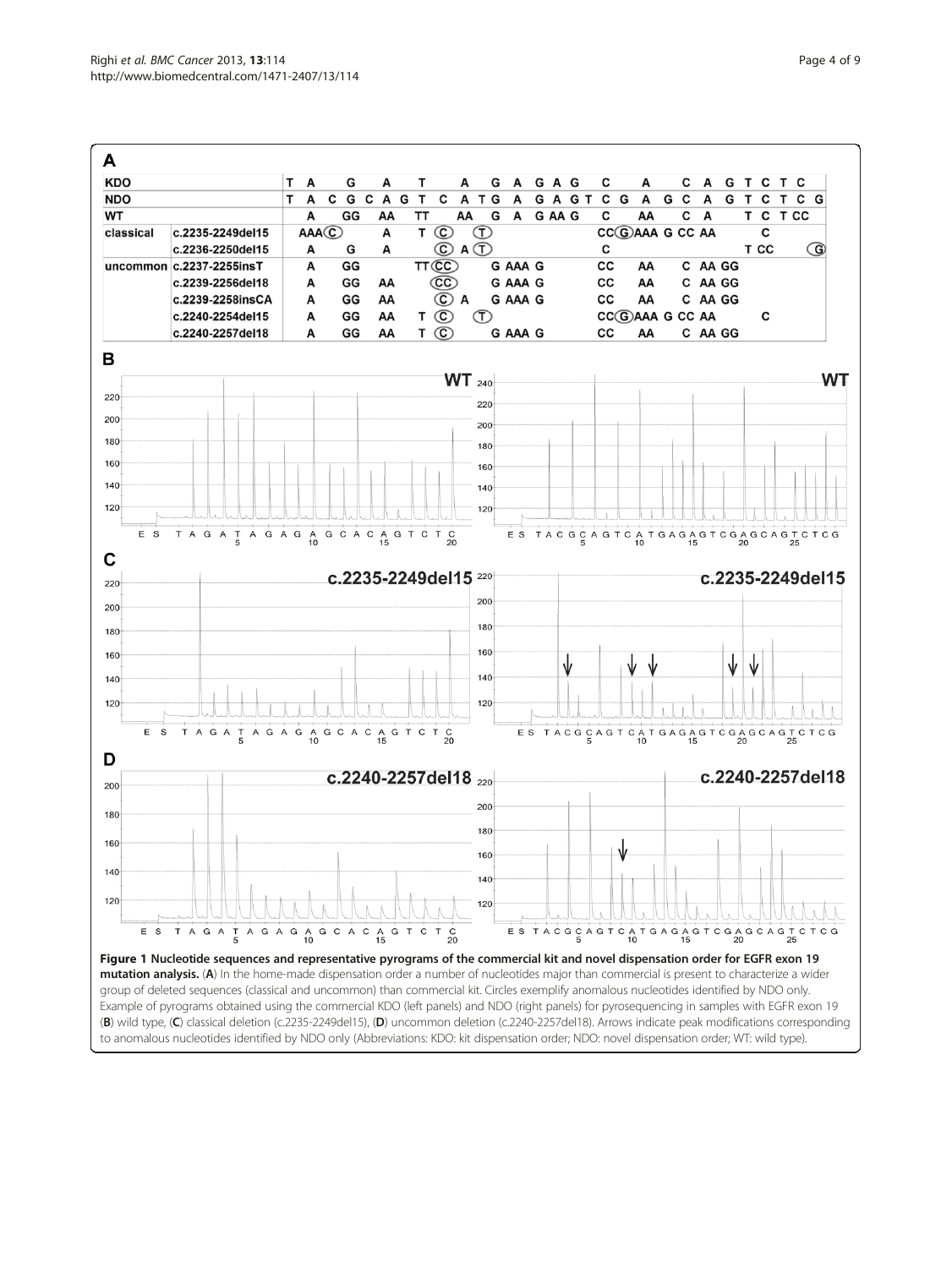# Results

# Validation of the novel dispensation order on cell lines and plasmids

On cell lines, the EGFR TKI response (sensitivity) kit and the NDO procedure were both able to detect the classical deletion in the HCC827 DNA cell line at the higher (50%) and lower (25%) dilutions in terms of peak profile alteration, whereas EGFR wt DNA cell line resulted in the normal profile.

In the analysis of DNA plasmid with the EGFR TKI response (sensitivity), the classical mutation was detected up to 25% of dilution, while uncommon mutations were reported as indeterminate or wt when the dilution reached the lowest percentages of mutated alleles. On the contrary, the NDO showed specific peak alterations corresponding to the three different deletions on plasmid allowing to characterize all mutations up to 6.25% of mutant allele dilution.

#### Mutational analysis on tissue samples

Thirteen cases (3.8%) were excluded because not reaching the adequacy standards set for molecular analysis, based on national and international recommendations [[9,15\]](#page-8-0) even after tumor cell enrichment by manual microdissection.

The study samples derived from 186 men (57.9%) and 135 women (42.1%), with a median age of 65 years (range 16 to 89 years); specimens were represented by 75 (23.4%) primary lung tumor resections and 246 (76.6%) non-surgical (150 endoscopic transthoracic or lymph node biopsies and 96 cytological) samples; 226 (70.4%) tissues were from pulmonary tumor location and 95 (29.6%) were metastases. The final diagnoses included: 269 (83.8%) adenocarcinomas (ADC), 37 (11.6%) NSCLC, favor ADC, four (1.2%) NSCLC not otherwise specified and 11 (3.4%) non-ADC. In particular, surgical case series included: 69 ADC and 6 non-ADC (2 squamous cell carcinoma; 2 large cell carcinoma, 1 mucoepidermoid low grade carcinoma and 1 sarcomatoid carcinoma having 80% of ADC component). Non-surgical case series corresponded to 200 cases with a morphology-only based ADC diagnosis, 37 NSCLC favouring ADC after immunohistochemistry (IHC), four NSCLC not otherwise specified for an ambiguous immunophenotype and five non-ADC cases (4 squamous and 1 undifferentiated carcinoma). Patients' characteristics are summarised in Table [1.](#page-5-0)

EGFR mutational status was distributed as follows: total mutated cases were 61/321 (19.0%), including 17/ 61 (27.9%) in exon 21 and 44/61 (72.1%) in exon 19. Among surgical samples, 17/75 (22.6%) mutated cases were found, including 10/17 (58.8%) mutations in exon 19 and 7/17 (41.2%) mutations in exon 21 (all p.L858R type). In non-surgical samples, 44/246 (17.8%) mutated cases were found, of which 34/44 (77.2%) mutations were in EGFR exon 19 and 10/44 (22.7%) point mutations in exon 21 (9 p.L858R and 1 p.L861Q). As to concern primary pulmonary versus metastatic tumor samples, mutations were detected in 45/226 (19.9%) and 16/95 (16.8%) cases, respectively. Moreover, distribution of mutated cases according to diagnosis was 53/269 (19.7%) ADCs, 7/37 (18.9%) NSCLC favour ADC and 1/11 (9.1%) non-ADC (sarcomatoid carcinoma). No mutations in exon 18 were found.

The distribution of EGFR mutations among male and female patients was significantly different: the percentage of mutations in women was nearly double than that of male patients (Fisher test,  $p < 0.0001$ ). On the contrary, no significant differences were recorded as compared to other characteristics, including type of sample (surgical, biopsy or cytology) (Table [1](#page-5-0)).

The EGFR TKI response (sensitivity) commercial kit was able to detect all mutated cases as an altered signal with respect to wild-type sequence either in exon 21 and exon 19; of these latter 32/44 (72.7%) were attributable to one of the two classical more common in-frame deletions, while 12/44 (27.2%) were referred as altered signals by the kit with no possibility of further characterization. On the other hand, ARMS analysis was able to confirm all samples (32/44 cases) harboring the classical exon 19 deletions with a specific amplification. Nevertheless the remaining samples resulted negative because did not show amplification, included not only the true wt cases but also those cases harboring uncommon mutations in exon 19. No amplification was detected in no-template controls. On the contrary, using the above described newly constructed NDO, it was possible not only to detect all the 61/321 alterations (with a 100% concordance with EGFR TKI response commercial kit), but also to exactly characterize both the 44/61 classical and the 12/61 uncommon mutations of exon 19, with a similar performance on cytological and histological material (Figure [2](#page-5-0)). The uncommon mutations identified by NDO were subsequently sequenced by Sanger method for confirmation only, although this latter procedure would not be necessary to determine the type of mutation and could be avoided in the clinical practice.

Moreover, using this approach, a new mutation, which had never been described in the literature nor reported in any database of genetic variants ([http://www.sanger.ac.uk/](http://www.sanger.ac.uk/genetics/CGP/cosmic/) [genetics/CGP/cosmic/;](http://www.sanger.ac.uk/genetics/CGP/cosmic/)<http://www.ncbi.nlm.nih.gov/dbvar/>; [http://www.uniprot.org/uniprot/P00533#ref83;](http://www.uniprot.org/uniprot/P00533#ref83) [http://www.](http://www.ensembl.org/Homo_sapiens/Search/Details?db=core;end=498;idx=Somatic_mutation;q=egfr) [ensembl.org/Homo\\_sapiens/Search/Details?db=core;end=](http://www.ensembl.org/Homo_sapiens/Search/Details?db=core;end=498;idx=Somatic_mutation;q=egfr) [498;idx=Somatic\\_mutation;q=egfr](http://www.ensembl.org/Homo_sapiens/Search/Details?db=core;end=498;idx=Somatic_mutation;q=egfr); species = Homo\_sapiens), was identified in exon 19. This occurred in a lung ADC case that showed no alteration at ARMS analysis (Figure [3](#page-6-0)A), an altered pyrogram with the EGFR TKI response (sensitivity) kit (Figure [3](#page-6-0)B) but not attributable neither to classical or uncommon mutations affecting EGFR exon 19 so far described. On the contrary, with the NDO mutational analysis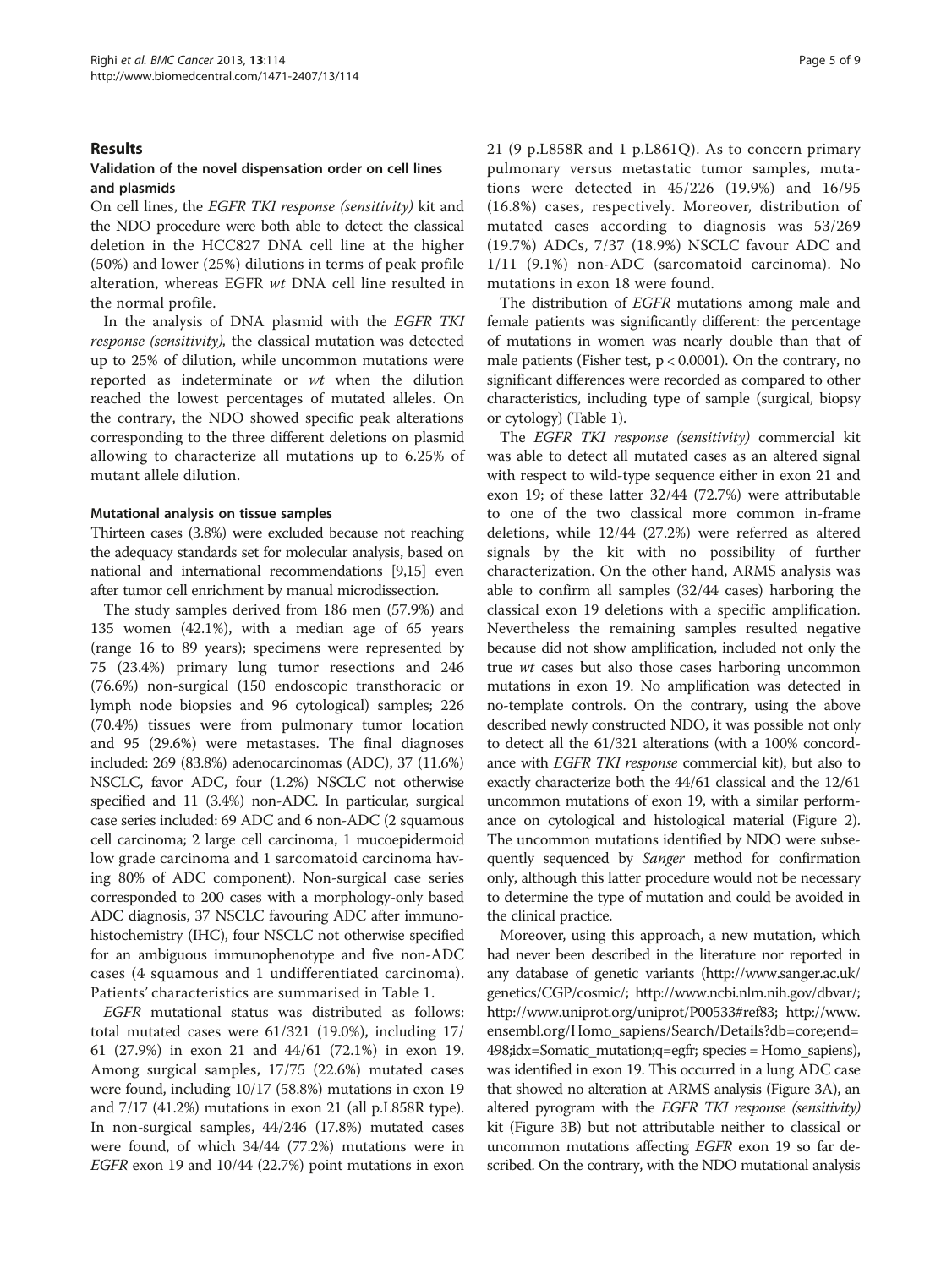|                         | $\boldsymbol{N}$ | <b>EGFR</b> mutations |          |                |                |
|-------------------------|------------------|-----------------------|----------|----------------|----------------|
|                         |                  | <b>Total mutated</b>  | p value  | <b>EXON 19</b> | <b>EXON 21</b> |
| <b>Total</b>            | 321              | 61 (19.0%)            |          | 44 (72.1%)     | 17 (27.9%)     |
| Sex                     |                  |                       |          |                |                |
| Male                    | 186 (57.9%)      | 21 (11.3%)            | < 0.0001 | 14 (66.7%)     | 7 (33.3%)      |
| Female                  | 135 (42.1%)      | 40 (29.6%)            |          | 30 (75.0%)     | 10 (25.0%)     |
| <b>Surgical samples</b> | 75 (23.4%)       | 17 (22.6%)            | 0.40     | 10 (58.8%)     | 7(41.2%)       |
| Non surgical samples    | 246 (76.6%)      | 44 (17.8%)            |          | 34 (77.2%)     | 10 (22.7%)     |
| <b>Biopsies</b>         | 150 (46.7%)      | 26 (17.3%)            | 0.86     | 20 (76.9%)     | $6(23.1\%)$    |
| Cytology (cell blocks)  | 87 (27.1%)       | 16 (18.3%)            |          | 14 (87.5%)     | 2 (12.5%)      |
| Cytology (smears)       | 9(2.8%)          | 2(22.2%)              |          | $\mathbf{0}$   | 2 (100%)       |
| Location                |                  |                       |          |                |                |
| Primary tumors          | 226 (70.4%)      | 45 (19.9%)            | 0.64     | 33 (73.3%)     | 12 (26.7%)     |
| Metastases              | 95 (29.6%)       | 16 (16.8%)            |          | 11 (68.8%)     | 5 (31.2%)      |
| <b>Diagnosis</b>        |                  |                       |          |                |                |
| ADC                     | 269 (83.8%)      | 53 (19.7%)            | 0.83     | 37 (69.8%)     | 16 (30.2%)     |
| NSCLC (favor ADC)       | 37 (11.6%)       | 7 (18.9%)             |          | 7 (100%)       | $0(0\%)$       |
| <b>NSCLC NOS</b>        | $4(1.2\%)$       | $\mathbf 0$           |          |                |                |
| Non-ADC                 | 11 (3.4%)        | $1(9.1\%)$            |          | $0(0\%)$       | $1(100\%)$     |

# <span id="page-5-0"></span>Table 1 Case series characteristics and EGFR mutations distribution

Legend: ADC: adenocarcinoma; NSCLC: non small cell lung cancer; NOS: non otherwise specified.

a nucleotide substitution was hypothesized (Figure [3C](#page-6-0)). Subsequently, we developed a further dispensation order (5′-CAGTGATAG-3′) based on the hypothesized nucleotidic change capable to better characterize the alteration identified. The new, more specific pyrogram



collected samples. The diagram illustrates the results obtained using ARMS technique, EGFR TKI response (sensitivity) kit for pyrosequencing and the home-made dispensation order for EGFR exon 19 mutational analysis. As compared to EGFR TKI response (sensitivity) kit, the NDO allowed to characterize the specific nucleotidic change in the presence of uncommon mutations in a single step, avoiding further need of Sanger sequencing. (Abbreviations: Pyro-kit: commercial pyrosequencing analysis; Pyro-NDO: novel dispensation order for pyrosequencing; wt: wild type; ARMS: Amplification Refractory Mutation System; mut: mutations).

obtained showed the presence of a point mutation, c.2236 G > T (ENST275493; NM\_005228.3) (p.Glu749\* - ENSP00000275493; NP\_005219.2; P00533) (Figure [3](#page-6-0)D), further confirmed by dideoxy Sanger sequencing (Figure [3](#page-6-0)E). This mutation occurred in the coding region of the Tyrosine Kinase protein domain (from aa 712 to aa 968) of the EGFR receptor (P00533\_<http://www.uniprot.org/>) and generates a premature stop-codon possibly leading to a shorter transcript and subsequently to the formation of a truncated protein, possibly causing the lack of a part of the Tyrosine Kinase domain and of the C-terminal portion (from aa 749 to aa 1210). In silico studies using bioinformatic simulations [\(http://www.fruitfly.org/seq\\_tools/splice.](http://www.fruitfly.org/seq_tools/splice.html) [html](http://www.fruitfly.org/seq_tools/splice.html); [http://bioservices.usd.edu/splicepredictor/;](http://bioservices.usd.edu/splicepredictor/) [http://](http://www.cbs.dtu.dk/services/NetGene2/) [www.cbs.dtu.dk/services/NetGene2/;](http://www.cbs.dtu.dk/services/NetGene2/) [http://www.itb.cnr.it/](http://www.itb.cnr.it/sun/webgene/) [sun/webgene/](http://www.itb.cnr.it/sun/webgene/)) performed to evaluate the possible effects of this mutation on primary transcript splicing didn't show any possible significant modification.

# **Discussion**

In the present study, we performed *EGFR* mutational analysis in a prospectively collected NSCLC sample series with pyrosequencing technique and we further constructed an home-made dispensation order for pyrosequencing that allowed not only to recognize in a single step but also to characterize both the classical and the uncommon mutations affecting exon 19 in the region from codon 2234 to 2259, that is the region most frequently affected by mutations relevant for TKI therapy [\[14\]](#page-8-0), The analysis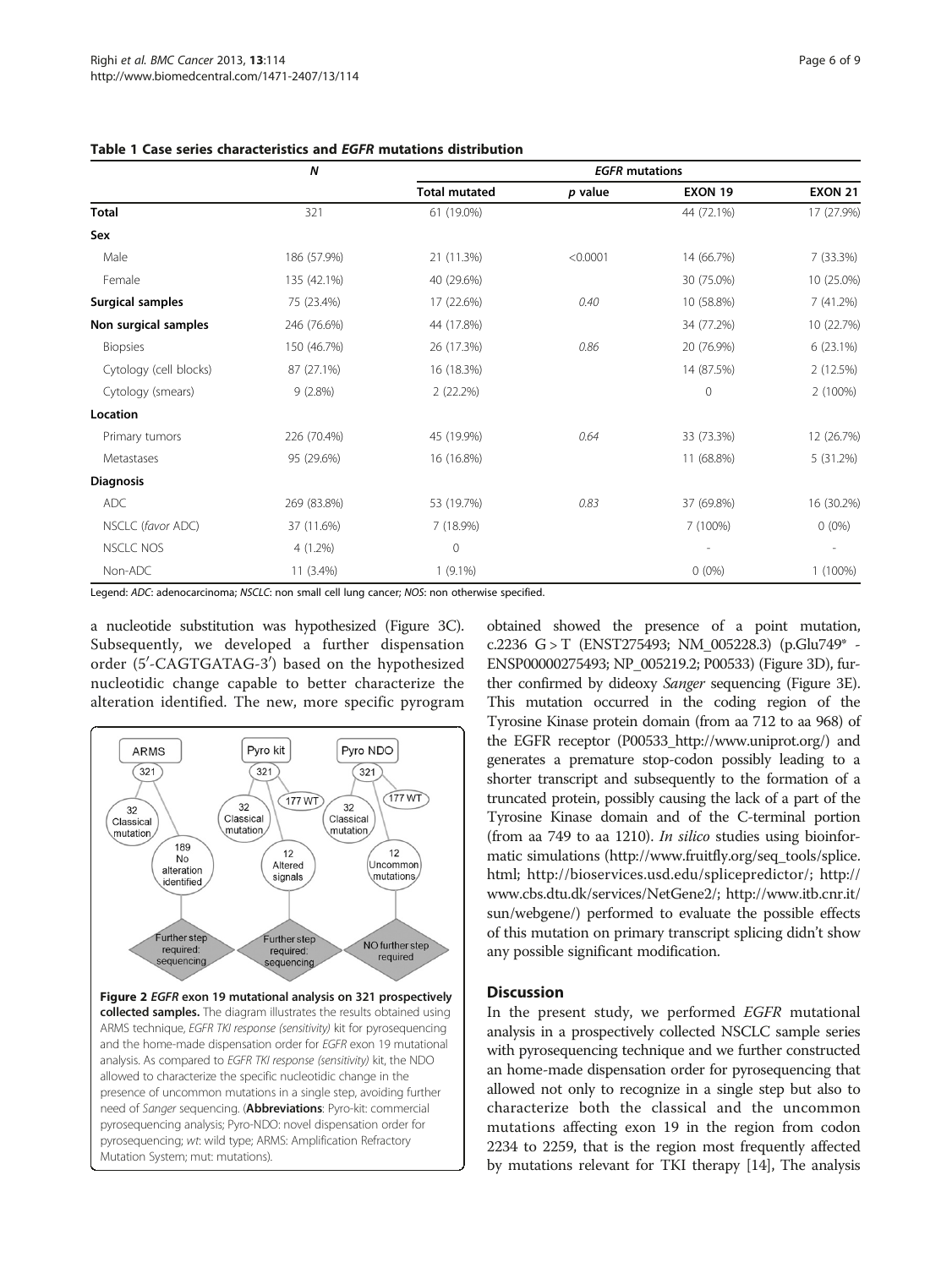<span id="page-6-0"></span>Δ

EGFR exon 19 c.2235-2249del15 EGFR exon 19 WT EGFR exon 19 Tumor sample EGFR exon 19 c.2236-2250del15  $\blacksquare$ EGFR exon 19 no template control  $\mathbf{B}$ 250  $200$ 150 A G A G A G C A C A G T C T G A Ť  $\overline{A}$ C 250  $20<sup>c</sup>$ 150 TACGCAGTCATGAGAGTCGAGCAGTCTCG E S  $\sum_{\alpha}$  $240$ 220  $200$  $180$ 160 140  $120$  $\sf A$ Ġ G Ğ Figure 3 Sequence analysis of the tumor sample harbouring the novel mutation in EGFR exon 19. (A) ARMS analysis: the amplification of EGFR exon 19 is positive in the cases harbouring the two classical deletions (c.2235-2249del15 and c.2236-2250del15) in comparison to negative wt sample, no template control and the test tumor sample harbouring the new mutation. (B). EGFR TKI response (sensitivity) kit sequencing using commercial dispensation order: the pyrogram is altered but not referable to any classical or uncommon mutation. (C). EGFR TKI response (sensitivity) kit sequencing using NDO: the pyrogram allows to determine a suspected substitution (arrow) of a new nucleotide. (D) Pyrogram trace of the sample obtained using a specific nucleotide dispensation order allows to characterize the new mutation as an insertion of T nucleotide (arrow) in the place of a G nucleotide (E) Sanger confirmation of the new mutation identified (arrow).

was informative of EGFR mutational status in more than 95% cases of NSCLC, while non-eligible specimens were mainly cytological material with a very low amount of neoplastic cells. For the remaining samples, when the tumor tissue was present only in a small fraction of the biopsy and/or dense inflammatory infiltrates were detected, the preliminary procedure of microscope-assisted manual microdissection and sample enrichment for neoplastic cells allowed to obtain at least 100 tumor cells and all samples could successfully be analysed for EGFR mutations [\[8,17\]](#page-8-0).

The interest in the mutational analysis on small cytological samples increased in recent years [\[4](#page-8-0)] and several studies are ongoing with different techniques to develop new guidelines [\[2](#page-8-0)]. In our study, no difference in term of mutation detection was found between surgical and non-surgical samples; furthermore, among non-surgical, none of different fixation methods (formalin for biopsies and alcohol for cytology) impaired the mutation detection.

A similar detection rate was observed in tumor samples from primary and metastatic locations thus confirming the same distribution of EGFR mutations within the primary tumor and between primary tumor and metastases that are still matters of debate [\[18,19](#page-8-0)]. Recent studies found high disease control rate even though small biopsy or cytology specimens were a source for EGFR test [\[20,21\]](#page-8-0). Thus, testing of small cytological or biopsy samples from the primary site or metastases may be representative of the whole carcinoma genotype [\[8\]](#page-8-0).

Furthermore, no difference in mutation distribution was found between morphologically determined ADC and NSCLC favouring ADC after IHC [\[6](#page-8-0)], thus confirming that the histotyping of NSCLC non otherwise specified is important to select patients for mutational analysis.

In this study, in agreement with data from others [\[22](#page-8-0)], the majority of EGFR mutations were in-frame deletions in exon 19. Furthermore, a slightly higher amount of mutated cases compared to the literature data in the Western population [\[23\]](#page-8-0) was observed, and this could be attributed to the high sensitivity of pyrosequencing. Such results were confirmed either with ARMS assay, that demonstrated a good concordance though providing information only in terms of presence/absence of classical mutations (with no information about any other alteration), and with Sanger sequencing that provides the exact nucleotide sequence (though with a lower sensitivity [[10](#page-8-0)]). Recent technological advances enabled the development of several more sensitive and rapid methods than direct sequencing for the detection of EGFR mutations in multiple biological samples. These methods (including LNA/PNA clamp, TheraScreen, SNAPshot PCR procedures) are able to detect mutant alleles occurring at frequencies as low as 0.1%, but the results obtained are restricted to a screening of mutant versus wild type tumors, in the lack of any further characterization, as currently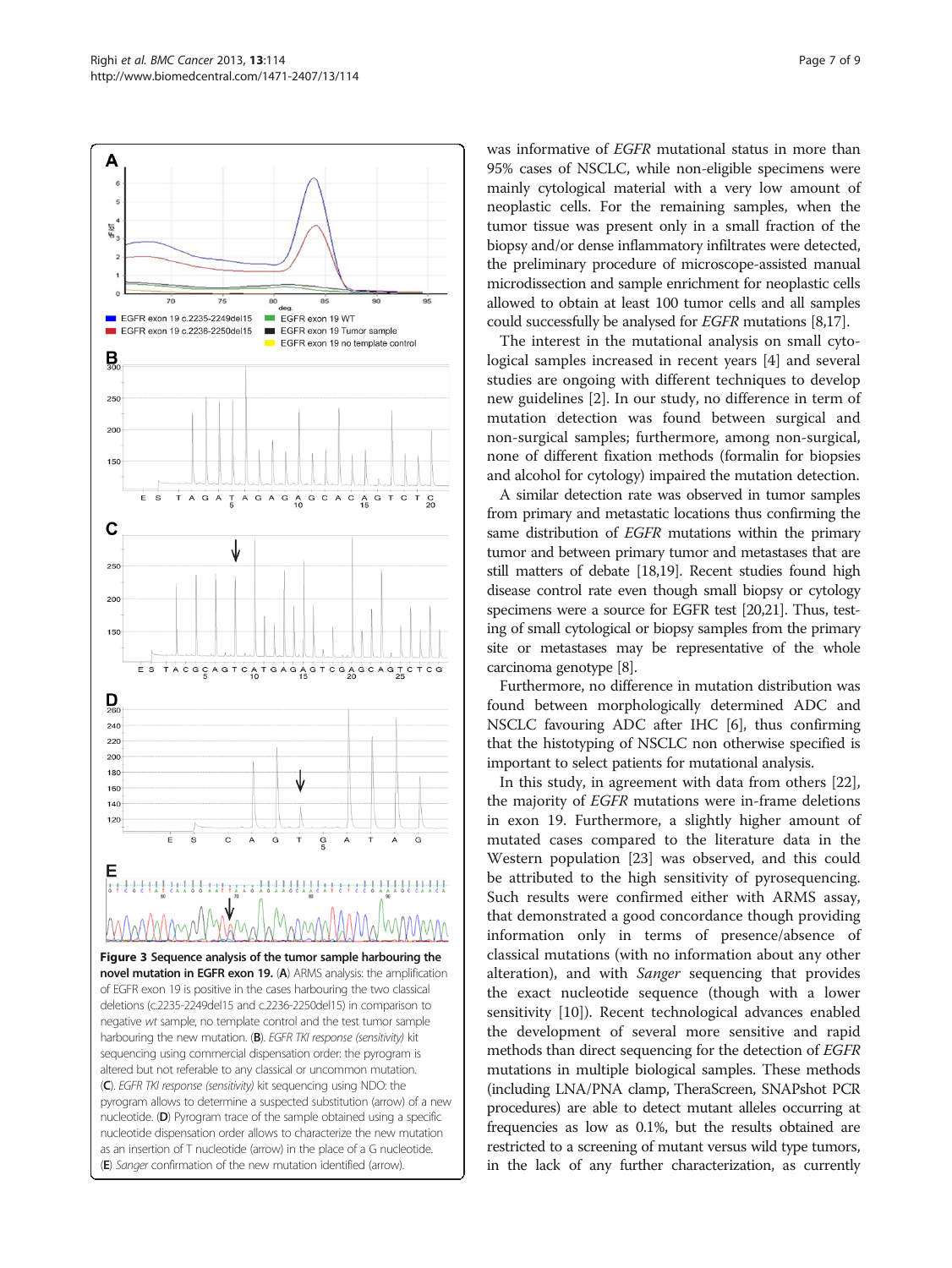required [\[9,24](#page-8-0)]. Pyrosequencing performs well on shorter DNA sequences than Sanger sequencing (for this reason it represents one of the most sensitive methods in those cases associated to poor cellularity because of small sample size and/or to potentially damaged DNA). Nevertheless, the commercial EGFR TKI response (sensitivity) kit for pyrosequencing was able to detect all abnormal cases, but not to characterize EGFR mutations other than the two most common in-frame deletions (NM\_005228.3 c.2235\_2249del15 and c.2236\_2250del15 p.Glu746\_Ala750del). Thus, in the presence of an uncommon mutation occurring in the studied sequence for TKI therapy, it is difficult, and somehow arbitrary, to associate the "atypical" pyrogram profile with the corresponding mutation. Furthermore, in case of an unknown, never described, mutation (deletion, insertion or any other type) that occurred in the same analyzed sequence, the pyrogram will be altered with respect to the wild type, but with no way to describe the exact mutation. To overcome this limitation, we re-sequenced all cases with the above described home-made NDO for pyrosequencing, allowing to better define the 12/44 (27.2%) uncommon mutations in exon 19, occurring in the region from codon 2234 to 2259.

Moreover, we further identified a new uncommon mutation, a point mutation occurred in the Exon 19 (c.2236 G > T ENST275493; NM\_005228.3) not possible to be characterized by the conventional EGFR kit, resulting by means of NDO in a transversion possibly leading to an early stop codon and to the synthesis of a truncated EGFR protein lacking of a part of the Tyrosine Kinase domain and also of the near C-terminal portion. Such mutation was also confirmed by Sanger sequencing. The lost portion of the protein is probably the most essential for its intracellular function, therefore its almost total absence might lead to a signal transduction interruption and to an inactive EGFR protein, thus rendering useless the TKI drug administration. As a matter of fact, the patient failed to respond to the TKI therapy, although functional studies are necessary to better clarify the patho-physiological implications of this particular mutation. The significance of uncommon mutations is uncertain. In fact, on the one side it is well known that care must be taken when working with small amounts of DNA (e.g. from FFPE biopsies) to avoid artifactual mutation detection [\[25](#page-8-0),[26\]](#page-8-0). In this respect, large amounts of template DNA were used and multiple amplifications examined, as recommended [[17](#page-8-0)]. On the other side, the clinical relevance of rare mutations is necessarily to be linked with response to specific treatment. Some lung cancer patients harbouring never described mutations and experiencing an unexpected response to gefitinib have already been reported [[11](#page-8-0)]. By contrast, other rare mutations such as the insertion in exon 19 recently described by Otto and co-workers [\[27\]](#page-8-0), which is

not recognizable by our actual NDO protocol, needs to be further validated in the clinical practice as markers of responsiveness to TKI therapy. For this reason, new information are expected from clinical and outcome data on patient bearing uncommon EGFR mutations [[7](#page-8-0)], as well as the results of trials with EGFR inhibitors designed introducing common versus uncommon mutations as stratification factor in the randomization schema [\[28](#page-8-0)].

In our series, clinical outcome data on 26/44 exon 19 mutated patients who underwent second- or third-line therapy with gefitinib were available, including 20/26 classical and 6/26 uncommon deletions. Among the six (of 26) responsive patients, 3/20 (15%) bore classical and 3/6 (50%) had uncommon deletions. These preliminary data may indicate that uncommon mutations in general are more probably associated to sensitivity rather than resistance to therapy.

# Conclusions

Our results overall strengthen the overwhelming necessity of cost-effective and practical methods for EGFR mutation detailed characterization [[7\]](#page-8-0) for NSCLC patient management, even when dealing with small amount of tumoral tissue. Correlative studies comparing each type of EGFR mutation with specific clinical response to EGFR inhibitors are necessary, with special attention to poorly responding patients.

#### Abbreviations

NSCLC: Non small cell lung cancer; EGFR: Epidermal Growth Factor Receptor; HRMA: High resolution melting analysis; ARMS: Amplification refractory mutation system; NDO: Novel dispensation order; TK: Tyrosine Kinase; FFPE: Formalin-fixed paraffin-embedded; TKI: Tyrosine kinase inhibitor; ADC: Adenocarcinoma; IHC: Immunohistochemistry.

#### Competing interests

GVS: honoraria from Eli-Lilly, Astra-Zeneca, Roche, Pfizer. All the other authors have no competing interest to declare with regard to the topic covered in this study.

#### Authors' contributions

LR, SC: have made substantial contributions to conception and design, to analysis and interpretation of data and have been involved in drafting the manuscript; AC, VS, DG: have made substantial contributions to conception and design and to acquisition and analysis of data; PDG, MA, SN: have made contributions to acquisition of data, MV, MP, GVS: have been involved in revising it critically for important intellectual content and have given final approval of the version to be published. All authors read and approved the final manuscript.

#### Authors' information

CA is recipient of a scholarship supported by Fondazione Elena e Gabriella Miroglio, ONLUS, Alba (Cuneo). VS is a graduate student of PhD program, University of Turin.

#### Author details

<sup>1</sup> Divisions of Pathology, University of Torino, Regione Gonzole 10, Torino, Orbassano 10043, Italy. <sup>2</sup>Department of Clinical and Biological Sciences, Medical Genetics, University of Torino, Regione Gonzole 10, Torino 10043Orbassano, Italy. <sup>3</sup>Pathology Unit, ASLCN2, Cuneo, Alba, Italy.<br><sup>4</sup>Opcology Unit, ASLTO5, Torino, Carmagnola, Italy. <sup>5</sup>Department o Oncology Unit, ASLTO5, Torino, Carmagnola, Italy. <sup>5</sup>Department of Oncology, Medical Oncology, University of Torino, Regione Gonzole 10, Torino, Orbassano 10043, Italy.